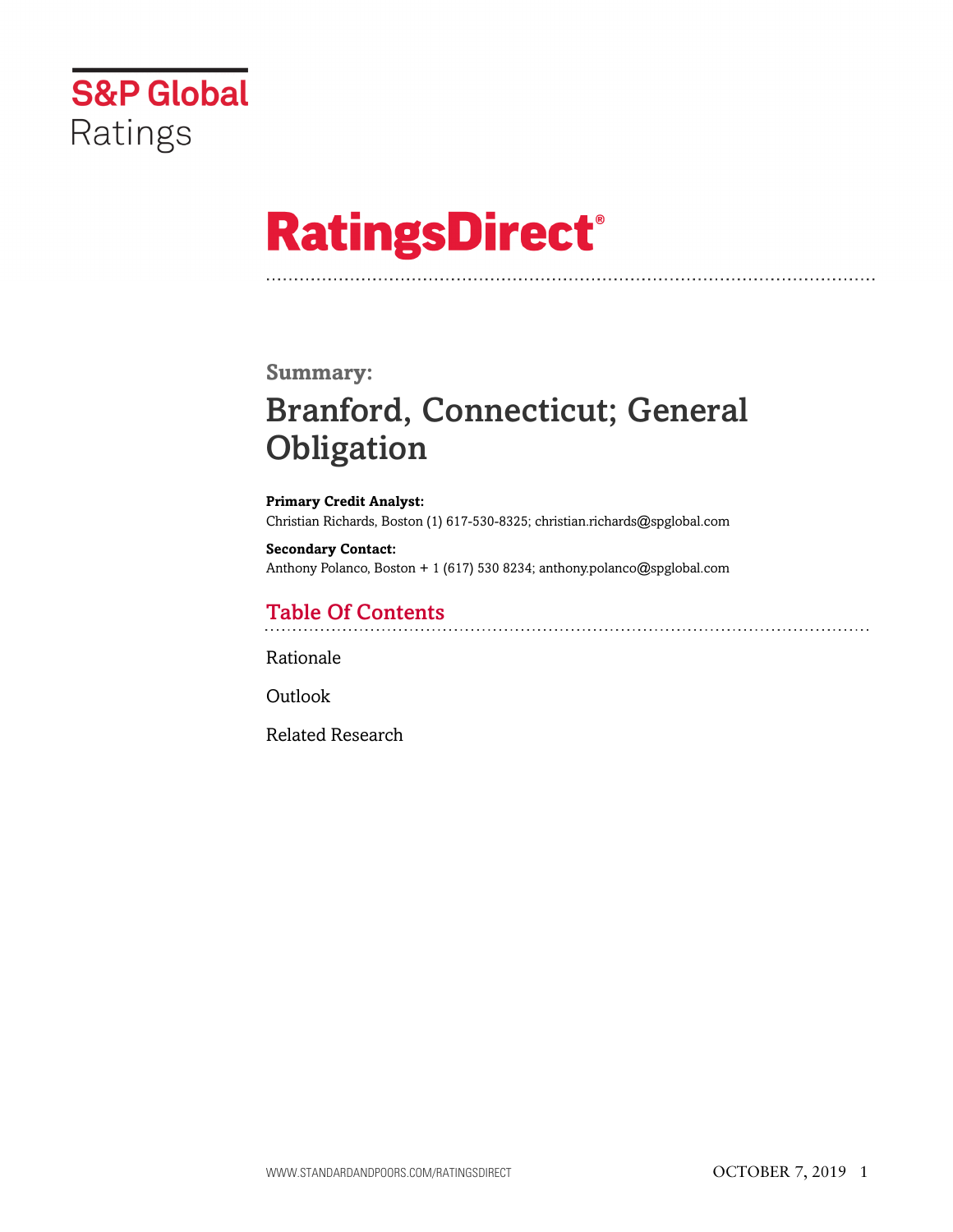# **Summary:** Branford, Connecticut; General Obligation

| <b>Credit Profile</b>                                       |            |          |
|-------------------------------------------------------------|------------|----------|
| US\$45.0 mil GO bnds iss 2019 dtd 10/24/2019 due 10/15/2039 |            |          |
| Long Term Rating                                            | AAA/Stable | New      |
| <b>Branford GO</b>                                          |            |          |
| Long Term Rating                                            | AAA/Stable | Affirmed |

### <span id="page-1-0"></span>Rationale

S&P Global Ratings assigned its 'AAA' long-term rating to Branford, Conn.'s issue of 2019 general obligation (GO) bonds. In addition, we affirmed our 'AAA' long-term rating on Branford's previously issued GO bonds. The outlook is stable.

#### Credit summary

Branford's forward looking financial management practices continue to lead to positive budgetary variances, while making meaningful strides in address capital needs and retirement liabilities. While growth in the grand list (assessed value) is generally annually less than 1%, continued investment and redevelopment, along with significant town planning and investment, should lead to incremental growth and maintenance of a very strong economy.

#### Security and use of bond proceeds

Branford's full faith and credit pledge, payable from the levy of an unlimited-ad valorem tax on all taxable property in the town, secures the bonds.

We rate Branford higher than the sovereign because we believe the town can maintain better credit characteristics than the U.S. in a stress scenario, due to its predominantly locally derived revenue base and our view that pledged revenue supporting debt service on the bonds is at limited risk of negative sovereign intervention. In 2018, local property taxes generated 83% of general fund revenue, demonstrating a lack of dependence on central government revenue. (See "Ratings Above The Sovereign: Corporate And Government Ratings—Methodology And Assumptions," published Nov. 19, 2013, on RatingsDirect.)

We understand that proceeds will be used to fund renovations at a community center and a school, and provide funds for a library.

The long-term rating further reflects our view of the following factors for Branford:

- Very strong economy, with access to a broad and diverse metropolitan statistical area (MSA);
- Strong management, with good financial policies and practices under our Financial Management Assessment (MSA) methodology;
- Strong budgetary performance, with operating surpluses in the general fund and at the total governmental fund level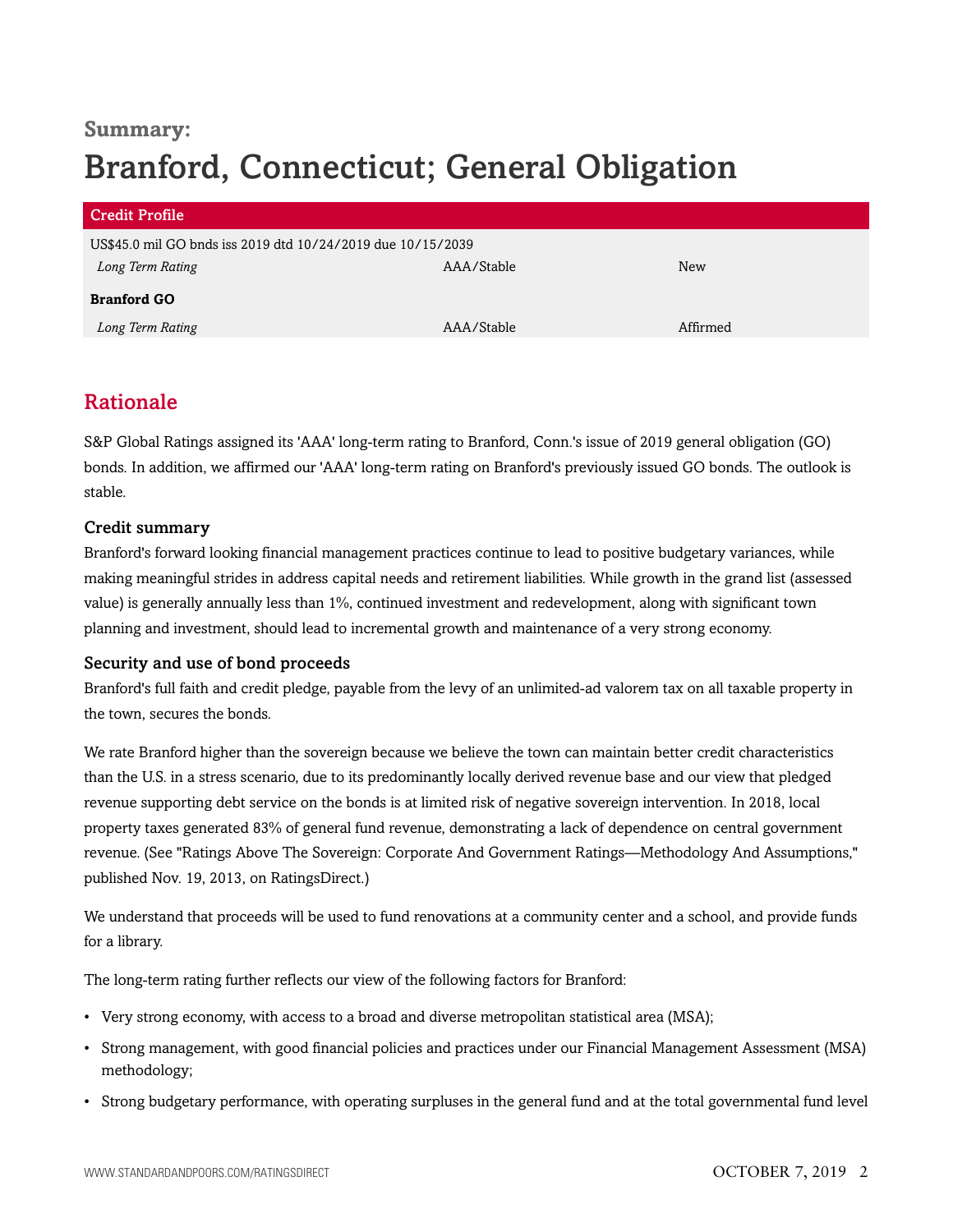in fiscal 2018;

- Very strong budgetary flexibility, with an available fund balance in fiscal 2018 of 25% of operating expenditures;
- Very strong liquidity, with total government available cash at 44.3% of total governmental fund expenditures and 6.9x governmental debt service, and access to external liquidity we consider strong;
- Strong debt and contingent liability position, with debt service carrying charges at 6.4% of expenditures and net direct debt that is 66.5% of total governmental fund revenue, as well as low overall net debt at less than 3% of market value; and
- Strong institutional framework score.

#### Very strong economy

We consider Branford's economy very strong. The town, with an estimated population of 27,182, is in New Haven County in the New Haven-Milford MSA, which we consider to be broad and diverse. It has a projected per capita effective buying income of 143% of the national level and per capita market value of \$188,314. Overall, market value was stable over the past year at \$5.1 billion in 2020. The county unemployment rate was 4.4% in 2018.

Branford's management continues to take an active role in shaping economic development in town. It recently completed a new town plan, which includes its transit-oriented development (TOD) and coastal resiliency plans. Recent economic development has centered on the town's train station, which is serviced by the Shore Line East commuter line. Management reports that a mixed-use development with 200 units of residential, and a separate 100-unit residential development, are underway on former industrial sites within the TOD boundary. Additionally, the town continues to work to leverage its coastal location and tourist assets, including three breweries, through hotel development; a boutique hotel is under construction and a larger chain hotel is moving through the approval process.

Recent development in Branford also includes investments in advanced manufacturing, health care, and biotech. Management's collaboration with development organizations, notably BioCt (the state's biotech association); the University of Connecticut's TIP, a biotech incubator; ABCT, a biotech start-up program; and regional chamber of commerce and councils, promotes investment. Its location helps to draw private investment and attract workers due to access to recreational opportunities; additionally, Interstate 95 and a commuter rail line are in town and provide access to the MSA and broader regional economy. As a result, several of the town's biotech firms, such as sema4 and Ancera, have recently expanded existing operations.

Other advantages helping draw investment include a relatively low mill rate and sewer access in approximately 75% of the town, which management reports is relatively uncommon in the area, including all of the commercial zoned land.

The largest private employers remain steady, and include a mix of health care, manufacturing, and retail. Connecticut Hospice is the largest employer in town (365 employees), followed by Branford Hills Health Care (285); Wal-Mart (260); and Blakeslee Prestress, a pre-fabricated concrete-manufacturing company (250). We expect that the town will continue to attract and retain businesses, given management's forward-looking and active role in developing and shaping the local economy. It is unclear if the new businesses will raise the underlying wealth and income metrics significantly, but the grand list has grown incrementally in each of the past few years. Given the town's historic economic stability, we expect Branford, with access to a diverse MSA, to maintain a very strong economy over the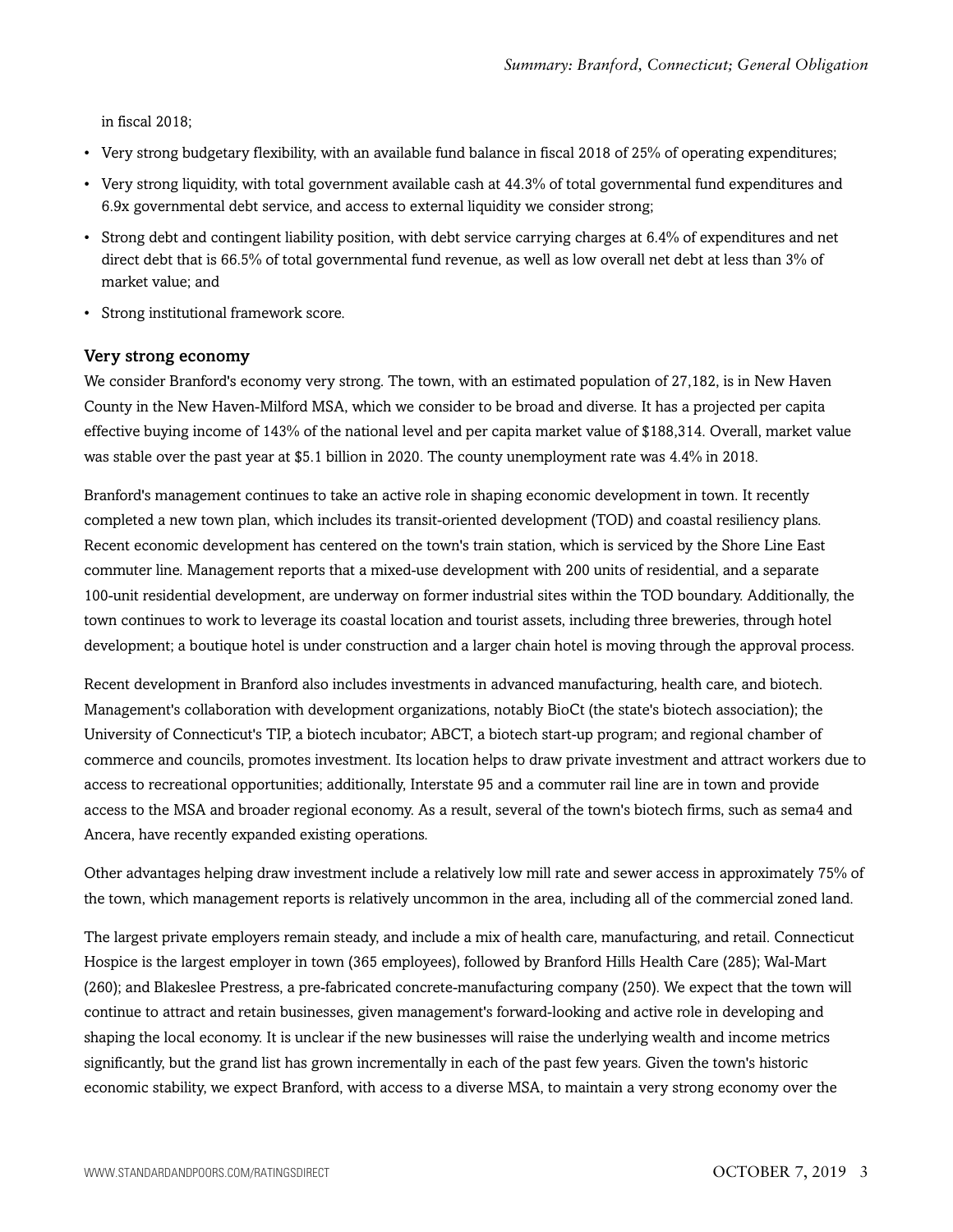next two fiscal years.

#### Strong management

We view the town's management as strong, with good financial policies and practices under our FMA methodology, indicating financial practices exist in most areas, but that governance officials might not formalize or monitor all of them on a regular basis.

Management uses several years of budget-to-actuals to identify and adjust to trends in both revenues and expenditures when developing future budgets. As evidenced by the incorporation of anticipated state budget cuts into previous budgets, management is forward-looking and adapts to changes in the financial environment. Additionally, an outside consultant assists in forecasting health care costs. Management continuously monitors Branford's budget-to-actual performance, but only makes formal reports to the board on an as-needed basis. Individual department heads are responsible for budget reports to their respective oversight commissions. The annual budget incorporates a five-year capital improvement plan, which identifies funding for all future years; separately, a debt service schedule is kept to account specifically for future annual debt service. While the commentary in the town's annual budget notes management's informal goal of funding as many capital expenditures as possible on a pay-as-you-go basis, thus limiting debt, there is no formal debt management policy. Management has a five-year budgetary projection which incorporates potential changes to revenues and expenditures. It maintains an informal reserve and liquidity policy of sustaining unassigned fund balance at 9% of operating expenditures. Finally, the town has an investment management policy that mirrors state statute.

#### Strong budgetary performance

Branford's budgetary performance is strong, in our opinion. The town had operating surpluses of 1.6% of expenditures in the general fund and 6.1% across all governmental funds in fiscal 2018. General fund operating results of the town have been stable over the last three years, with results of 2.4% in 2017 and negative 0.1% in 2016. We adjusted budgetary performance to account for recurring transfers and expenditure of bond proceeds.

Management reports that the fiscal 2018 positive results were primarily due to its budgeting process, which includes conservatively estimating revenues and expenditures. For example, the town fully budgets for all positions, creating savings if and when positions are vacant due to turnover. Entering fiscal 2018, Branford took a conservative approach to projecting state aid, as the state had not yet adopted a budget and was debating sizable cuts in direct and indirect aid to municipalities. Management planned for a worst-case scenario and budgeted for no intergovernmental revenue transfers from the state. The town's adopted budget included the use of fund balance, although given the predominance of locally derived revenues in the budget and its recent trend of producing better-than-budgeted results, the town, as expected, did not draw on reserves at year-end.

While the audit process is underway, management reports that it expects fiscal 2019 will close similarly to fiscal 2018. With strong tax collections and departmental revenues, the town reports it was able to again overfund the police pension contribution and address a significant sewer project identified in the coastal resiliency plan. The fiscal 2020 budgeted expenditures increase 2.9% from 2019, to \$115.3 million. The budget includes absorbing previously grant-funded firefighter positions, continues to make pay-as-you-go capital investment–including in school security–and fully funding pensions. Additionally, and perhaps most notably, the town opened a climate resiliency fund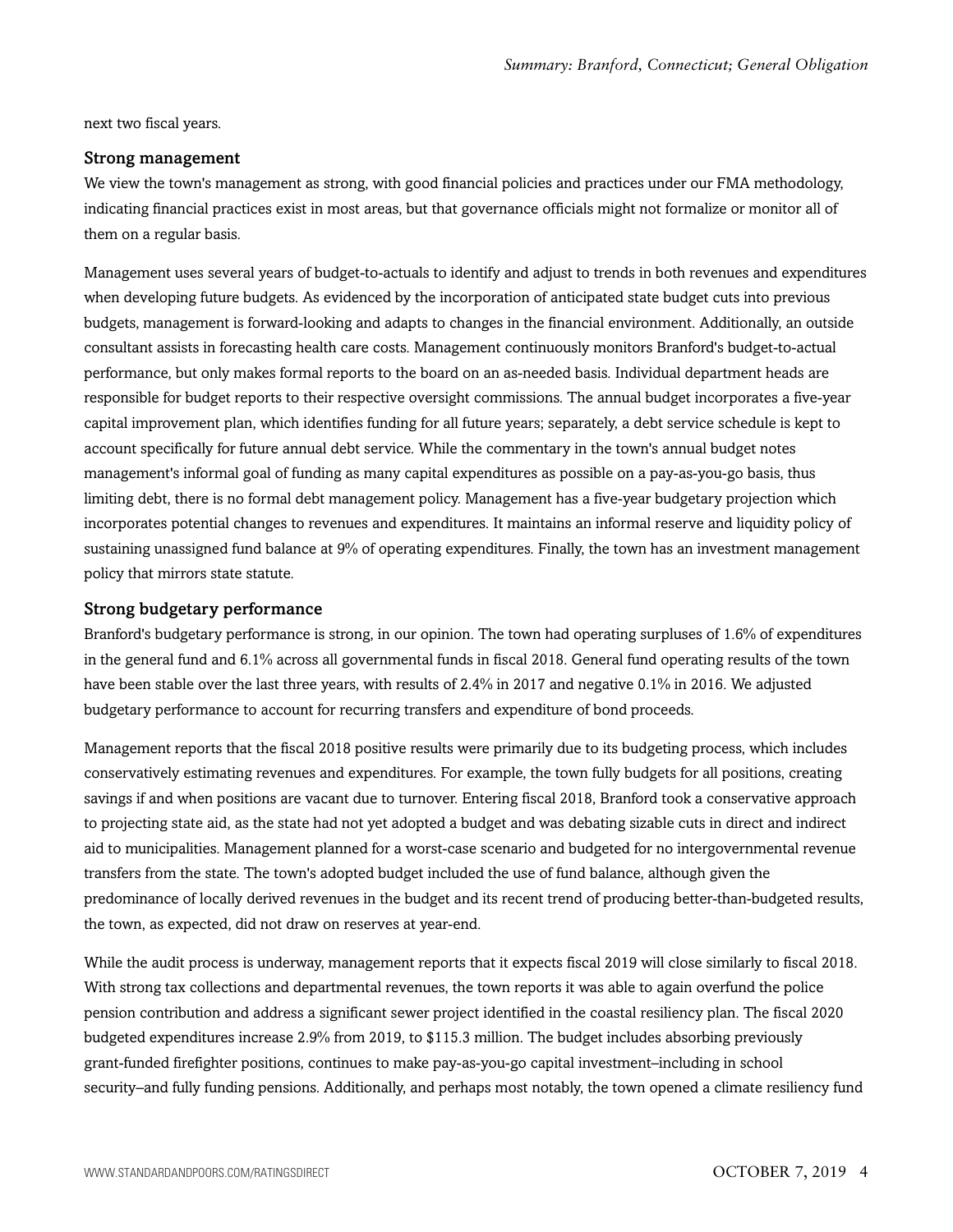with an initial transfer of \$1 million. Management expects to continue adding to this fund, with an additional \$300,000 budgeted in fiscal 2020, to address long-term climate-related infrastructure needs. We note that the town may be the first to act under the new state legislation permitting such a fund.

Intergovernmental aid reductions will continue to play an important credit factor for municipalities across Connecticut; however, we believe that Branford's management has shown it will use conservative budgeting assumptions that result in at least balanced operations at year-end. Additional stability is provided by the predominance of local source revenues, as property taxes accounted for 83% of general fund revenues in fiscal 2018, while intergovernmental was 12%. The intergovernmental aid total of \$14.3 million includes \$10 million as a pass-through from the state to fund the teacher's retirement system; consequently, approximately 70% of the town's intergovernmental aid was non-operational pass-through funding. The town's third-largest revenue source is charges for service, accounting for approximately 3% of 2018 general fund revenue. Given the predominance of locally derived revenue, along with demonstrated ability to adjust its budget to reflect the changing state environment, we expect performance to remain strong throughout the outlook period.

#### Very strong budgetary flexibility

Branford's budgetary flexibility is very strong, in our view, with an available fund balance in fiscal 2018 of 25% of operating expenditures, or \$30.5 million.

Due to conservative financial management, the town has not had to use its annual budgeted reserve appropriation within the past three fiscal years, and does not anticipate reporting fund balance usage in fiscal year 2019 or 2020. Given the town's history of not using appropriated fund balance, along with our expectation of continued strong budgetary performance, we do not anticipate that Branford will draw on reserves within the next several years, consequently maintaining a very strong available fund balance over the outlook period.

#### Very strong liquidity

In our opinion, Branford's liquidity is very strong, with total government available cash at 44.3% of total governmental fund expenditures and 6.9x governmental debt service in 2018. In our view, the town has strong access to external liquidity if necessary.

Branford is a regular market participant that has issued GO debt frequently over the past several years. The town does not have any variable-rate or direct-purchase debt, nor does it have any contingent liquidity risks from financial instruments with payment provisions that change on the occurrence of certain events. The town maintains an investment policy that limits its investments to U.S. government securities, state short-term investment funds, and other short-term investments such as CDs and money market funds. The policy expressly prohibits investment in derivative securities and other riskier investments.

#### Strong debt and contingent liability profile

In our view, Branford's debt and contingent liability profile is strong. Total governmental fund debt service is 6.4% of total governmental fund expenditures, and net direct debt is 66.5% of total governmental fund revenue. Overall net debt is low at 1.7% of market value, which is, in our view, a positive credit factor.

Management is continually re-evaluating its capital plans and balancing infrastructure needs against budgetary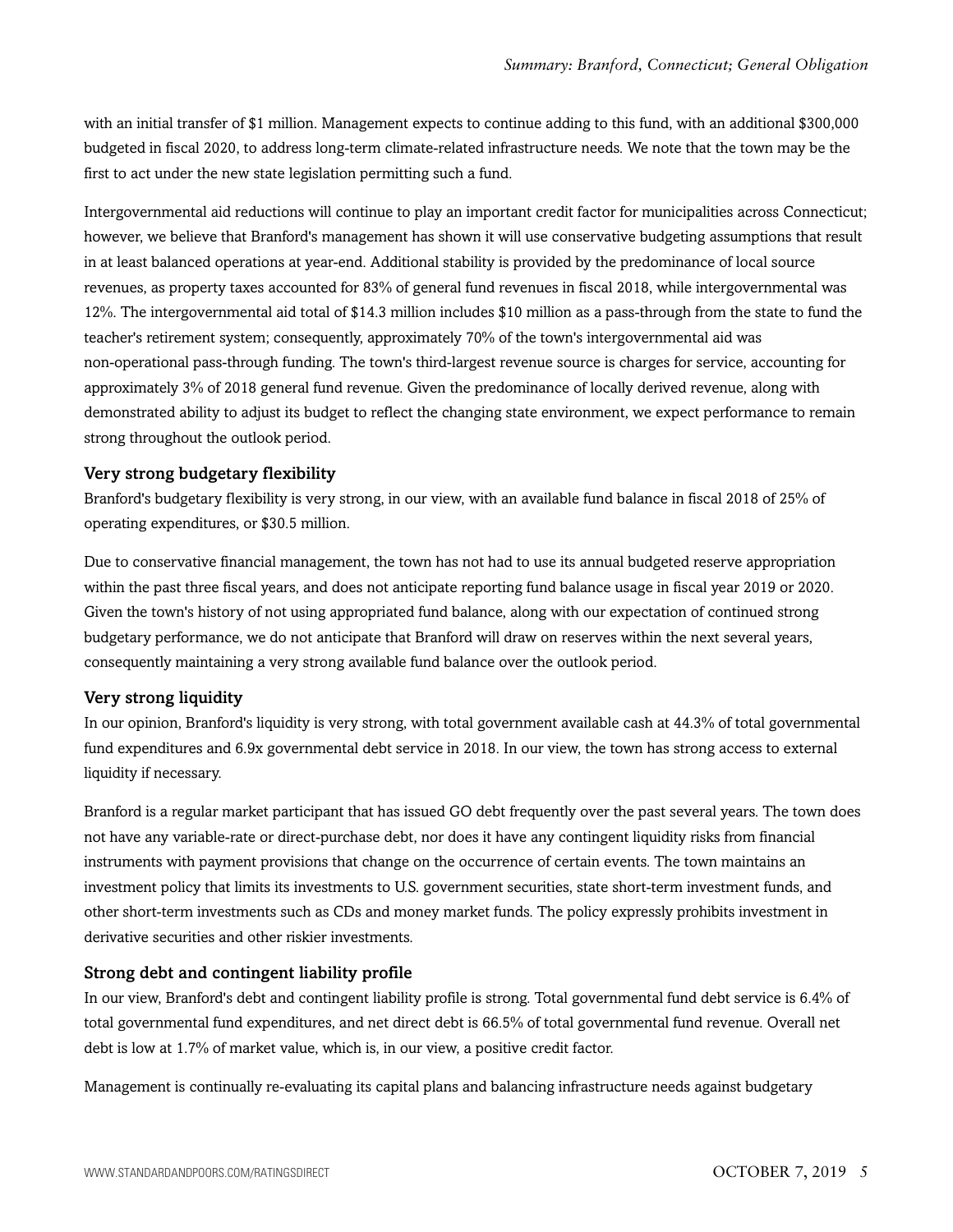realities, while weighing interest rates against future projections. Currently, management may issue up to \$14 million over the next several year to address capital needs. Due to the size and term of this issuance, we have revised our view of the town's amortization profile, resulting in a change in our view of the debt and liabilities profile to adequate from strong. If debt service as a percentage of revenues were to significantly increase following this or future debt over the next several years, we could again revise our view of the debt profile.

Branford's combined required pension and actual other postemployment benefit (OPEB) contributions totaled 4.5% of total governmental fund expenditures in 2018. Of that amount, 2.7% represented required contributions to pension obligations, and 1.7% represented OPEB payments. The town made 129% of its annual required pension contribution in 2018.

The town is a participant in the Municipal Employees' Retirement System (MERS). MERS is a cost-sharing multiple-employer public employee retirement system established and administered by the State of Connecticut, to provide benefits to full-time employees except police department employees, elected officials, and certified teachers and administrators. The town reports a MERS proportionate net liability of \$8.3 million. The plan has a funded ratio of 92%, measured using an 8.0% discount rate, which we believe is higher than average.

Branford also administers two single-employer public employee retirement systems, one for the town's police officers and one for volunteer firefighters. The police plan is the town's largest plan by liability. Branford's police plan has a net pension liability of \$10.8 million, and a funded ration of 68.75%; the firefighters plan has a net pension liability of \$335,000 and a funded ratio of 75%. The police plan lowered its discount rate to 6.5% from 7.0% for the most recent valuation, while the fire plan used a 6.75% rate. We previously noted that we anticipated the police plan's lowered discount rate would lower the funded ratio and potentially raise the required contribution; however, in 2018, the town continued to fund the plan in excess of the required contribution. It has a policy requiring it to fully fund the required contribution annually, which it adheres to. The police plan was closed to new entrants as of Jan. 1, 2012. However, the town in the past year created a second tier within the police pension plan to improve hiring and retention. Management acknowledges the increased risk, but expects to be able to manage the increased cost (estimated at approximately \$25,000 annually) and risk, while improving service delivery. Management reports this change partly reflects changes to MERS police plan participants, which created a disincentive to work in Branford. As it implements its plan, we will continue to re-evaluate its effects, but do not currently expect a material change in the liabilities or cost to the town.

The town also provides OPEBs in the form of health insurance to eligible retirees. Branford established an OPEB trust in 2009, to prefund benefits. The OPEB funded ratio is 52.7%, with an unfunded liability of \$14.4 million, as June 30, 2018, measured using a 6.75% discount rate. Branford's total retirement costs remain low and we do not expect material change over the next several years.

#### Strong institutional framework

The institutional framework score for Connecticut municipalities is strong.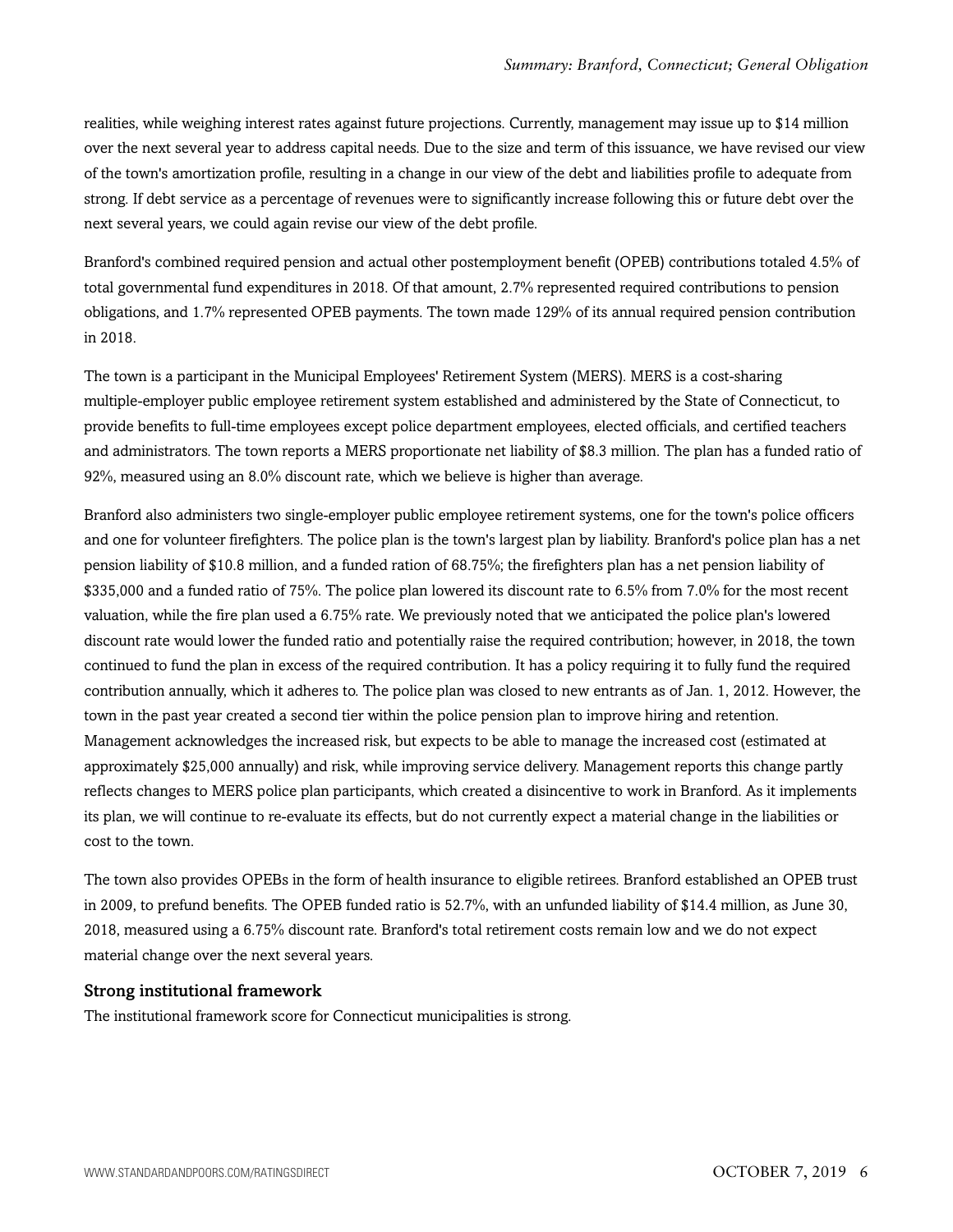# <span id="page-6-0"></span>**Outlook**

The stable outlook reflects our view that Branford's management will continue to modify its budget to incorporate any changes to debt and retirement costs or reductions in state aid, leading to continued strong budgetary performance and maintenance of very strong budgetary flexibility and liquidity. Further rating stability is provided by the town's participation in the broad and diverse New Haven-Milford MSA, and our belief that its economy will continue to grow. While not likely, a decline in budgetary performance due to declining state aid or from increased fixed costs, leading to a significant deterioration in reserves, could result in a rating change. As a result, we do not expect to revise the rating in our two-year outlook horizon.

# <span id="page-6-1"></span>Related Research

- S&P Public Finance Local GO Criteria: How We Adjust Data For Analytic Consistency, Sept. 12, 2013
- Incorporating GASB 67 And 68: Evaluating Pension/OPEB Obligations Under Standard & Poor's U.S. Local Government GO Criteria, Sept. 2, 2015

Certain terms used in this report, particularly certain adjectives used to express our view on rating relevant factors, have specific meanings ascribed to them in our criteria, and should therefore be read in conjunction with such criteria. Please see Ratings Criteria at www.standardandpoors.com for further information. Complete ratings information is available to subscribers of RatingsDirect at www.capitaliq.com. All ratings affected by this rating action can be found on S&P Global Ratings' public website at www.standardandpoors.com. Use the Ratings search box located in the left column.